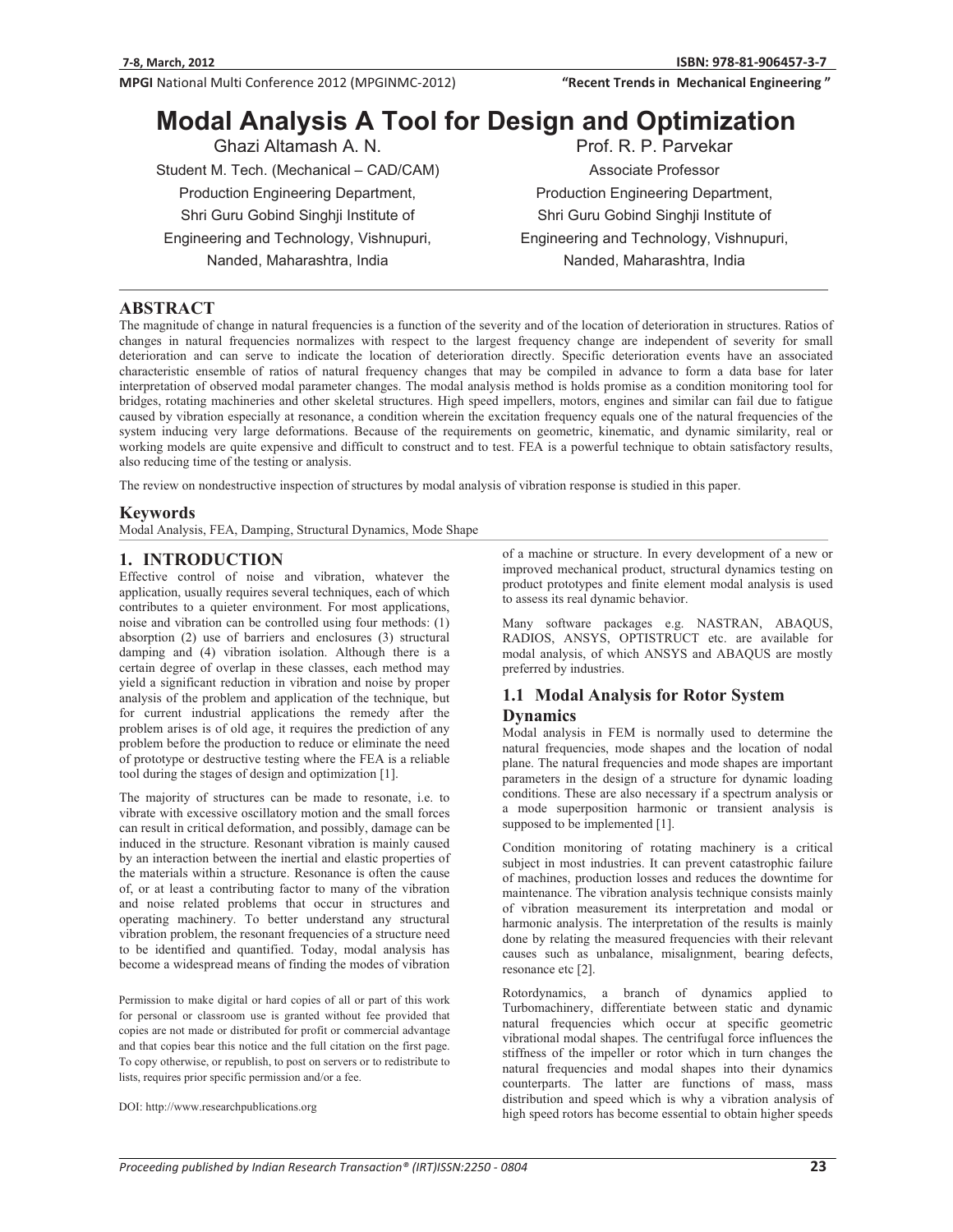#### MPGI National Multi Conference 2012 (MPGINMC-2012) "Recent Trends in Mechanical Engineering"

while reducing weight [3]. The main purpose of the system's dynamics characteristics analysis is to determine the dynamic natural frequencies as well the modal shapes along with their impact over a range of tip speeds. In this analysis the impeller

or rotor's natural frequencies and modal shapes must be obtained before going into the dynamic part. Accordingly modal analysis is performed for the first ten to twenty modes assuming no external forces [4].



**Fig.1 Tacoma Narrows Bridge Disaster**

# **1.2 Modal Analysis for Civil Structures/ Aircraft and Bridge System Dynamics:**

The Tacoma Narrows bridge disaster is a typical example of resonance in structures. On November 7, 1940, the Tacoma Narrows suspension bridge collapsed due to wind induced vibration (i.e. resonance or flutter). Situated near the Washington, the bridge had only been open for traffic four months ago. Wings of airplanes can be subjected to similar flutter phenomena during flight. Before an airplane is released, flight flutter tests have to be performed to detect possible onset of flutter. The classical flight flutter testing approach is to expand the flight envelope of a airplane by performing a vibration test at constant flight conditions, curve-fit the data to estimate the resonance frequencies and damping ratios, and then to plot these frequencies and damping estimates against flight speed or Mach number. The damping values are then extrapolated in order to determine whether it is safe to proceed to the next flight test point. Flutter will occur when one of the damping values tends to become negative. Before starting the flight tests, ground vibration tests as well as numerical simulations and wind tunnel tests are used to get some prior insight into the problem [9, 11].

#### **1.3 What are Modes?**

Modes (or resonances) are inherent properties of a structure. Resonances are determined by the material properties (mass, stiffness, and damping properties), and boundary conditions of the structure. Each mode is defined by a natural (modal or resonant) frequency, modal damping, and a mode shape. If either the material properties or the boundary conditions of a structure change, its modes will change. For instance, if mass is added to a vertical pump, it will vibrate differently because its modes have changed. At or near the natural frequency of a mode, the overall vibration shape (operating deflection shape) of a machine or structure will tend to be dominated by the mode shape of the resonance [7].

#### **1.4 Two Kinds of Modes**

Modes are further characterized as either rigid body or flexible body modes. All structures can have up to six rigid body modes, three translational modes and three rotational modes. If the structure merely bounces on some soft springs, its motion approximates a rigid body mode [5].



**Fig. 2 Flexible Body Modes** 

#### **1.5 Why Are Modes Dangerous?**

Figure 3 shows why modes cause structures to act as "mechanical amplifiers". At certain natural frequencies of the

structure (its modal frequencies), a small amount of input force can cause a very large response. This is clearly evident from the narrow peaks in the FRF. (When a peak is very narrow and high in value, it is said to be a high Q resonance.)

*---------------*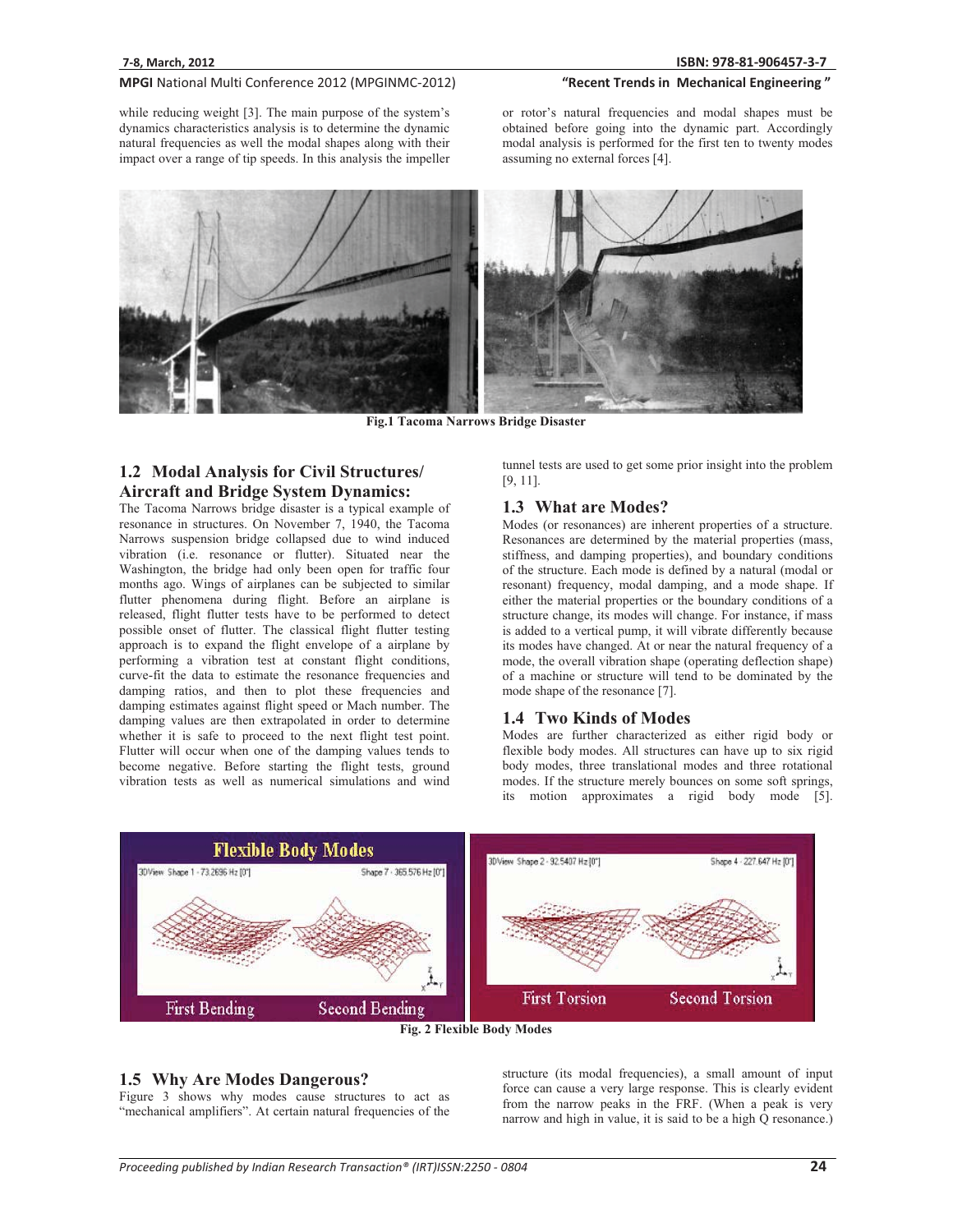# MPGI National Multi Conference 2012 (MPGINMC-2012)

If the structure is excited at or near one of the peak frequencies, the response of the structure per unit of input force will be large. On the other hand, if the structure is



"Recent Trends in Mechanical Engineering"



#### **Fig. 3 High Level Resonance Peaks**

# **2. LITERATURE STUDY**

Roller bearings are intense sources of vibration in the low frequency range, where they form a discrete part of the spectrum, and in the high frequency range. B. I. Zubrenkov and V. V. Sen'kina [1] investigated the eigen frequencies and forms of oscillation of rotary machines on radial ball bearings, their study compared the frequency characteristics of oscillatory systems, by means of the spectral forms of the exciting signals and the responses of the structural element. Their proposed method of investigating the elastic properties permitted the reduction in the vibration of asynchronous motors by factor of 3–5.

S. Kolla, Y. Anil Kumar,S. Rajesh [2], have worked on noise reduction of air blower casing using composites. In his paper the various sound pressure values at different frequencies of both metal and composite blower were analyzed, natural frequency analysis was carried out by the authors, and the noise level was simulated using SYSNOISE software and concluded that the noise was reduced to 9.7% when composite material is used.

V. Hariharan and P. S. S. Srinivasan [3] performed experimental studies on a rotor dynamic test apparatus to predict the vibration spectrum for shaft misalignment. A self designed simplified 3 pin type flexible coupling was used in the experiments. The rotor shaft accelerations were measured using dual channel vibration analyzer (ADASH) under the misalignment condition. The experimental and numerical (ANSYS) frequency spectra were obtained. The experimental predictions are in agreement with the ANSYS results. Also it is found that if twice the shaft running speed (2X) is at or close to one of the system natural frequencies, the misalignment effect can be amplified and a high acceleration level at 2X shafts running speed is pronounced in the frequency spectrum.

# **3. THE "MODAL" MODEL:**

Modes are inherent properties of a structure, and are determined by the material properties (mass, damping, and stiffness), and boundary conditions of the structure. Each mode is defined by a natural (modal or resonant) frequency, modal damping, and a mode shape (i.e. "modal parameters") [8]. If either the material properties or the boundary conditions of a structure change, its modes will change. For instance, if mass is added to a structure, it will vibrate differently.

No structural constraint is used for the modal analysis. This produces a simulation of an unrestrained model or assembly. This state is similar to the state of physical testing where the structure rests on the table with no restriction [9].

By performing modal analysis the modal parameters can be found, and a complete dynamic model of the system can be produced. This allows discovery of potential vibration problems at an early stage in the design. And the effect of subsequent mass, stiffness, and damping modifications, designed to solve any problems, can be investigated [5].

# **4. TROUBLE-SHOOTING NOISE AND VIBRATION PROBLEMS:**

First we find the source of the problem by using vibration measurements on the structure under operating conditions. If the problem is caused by a structural resonance (in fact a structural weakness), we can apply modifications to the dynamic model and find alternative ways to remedy the structural weakness. Adequate damping would be needed for the structure to go smoothly through its critical operational conditions [2].

# **5. DESIGN OPTIMIZATION:**

Analysis in FEA and prototype testing of structures allow us to optimize designs by simulating the response of the prototype and results of analysis, and making modifications to the dynamic model. In some cases it may require to design and redesign of a structure to achieve a degree of stabilization considering the criteria of vibration and noise [3].

#### **6. STRUCTURAL MONITORING:**

The modal parameters can be used to monitor the condition of structures. As defects imperfections such as cracks develop, one or more of the modal parameters of the Structure will change [4].

# **7. VERIFYING ANALYTICAL MODELS:**

We can use analytical models (derived through theoretical as opposed to experimental techniques) extensively in, the early design stage of aircraft, spacecraft, and most other vehicles. These models usually obtained through the finite element technique, are also used for simulation and optimization. Once we have built a prototype structure we do a modal test and compare the resulting model with the analytical model. This

*--------------*